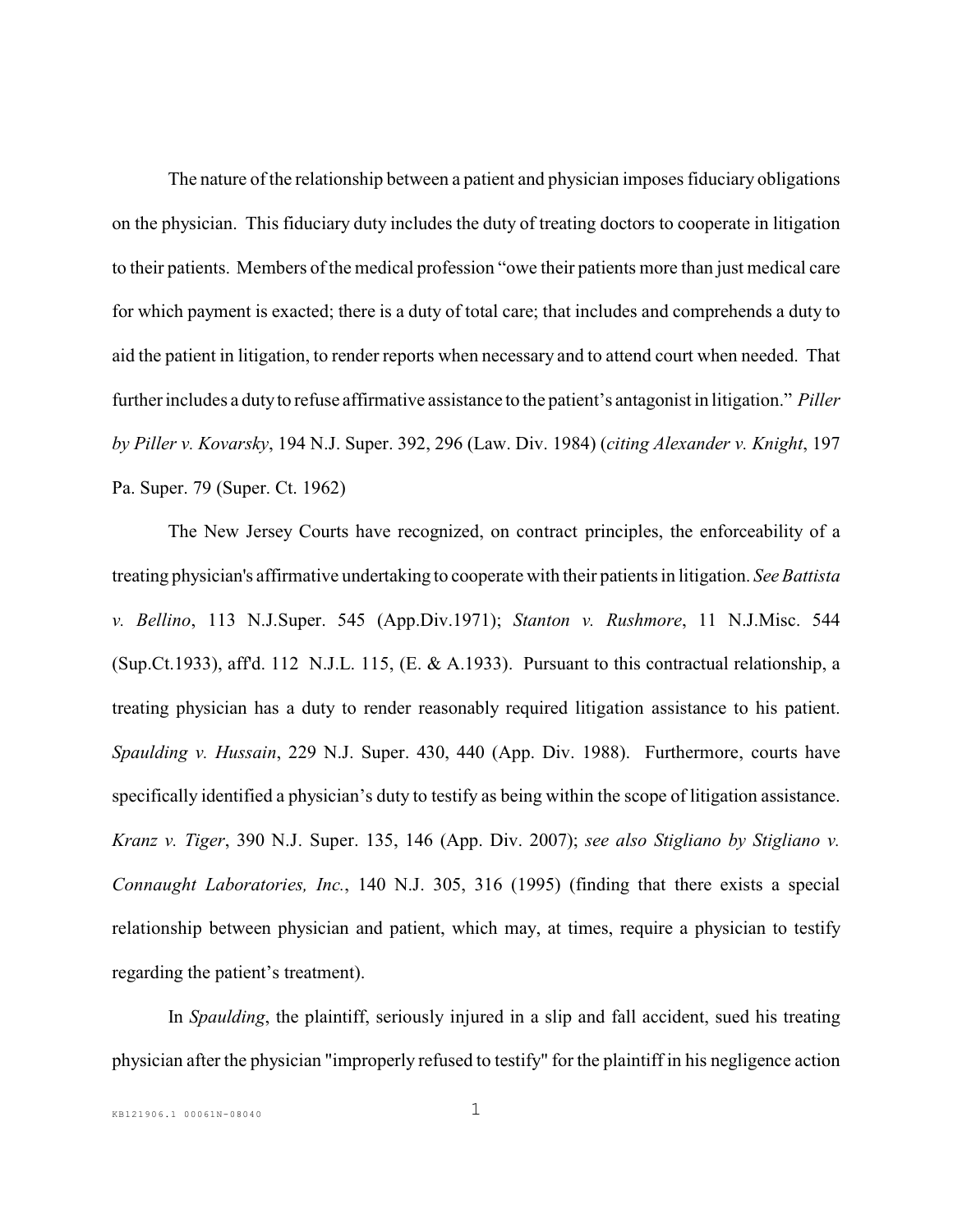against a commercial property owner. The complaint alleged that, asthe key witness, the physician's failure to appear forced the plaintiff to settle his negligence claim for a "grossly inadequate sum." Id. at 432. Therefore, the physician was obligated to make the plaintiff financially whole. *Id*. at 435. In defense, the physician asserted that the plaintiff was comparatively negligent for accepting the inadequate settlement offer instead of moving for a mistrial or seeking other alternative relief. *Id*. at 442-44.

The Appellate Division in *Spaulding* rejected the physician's argument, finding that the physician's nonappearance threatened a litigation catastrophe to plaintiff and his attorney. *Id*. at 444. Therefore, they "were obviously entitled to deal with the impending catastrophe in any reasonable manner," which included settling the case for a lesser amount and suing the physician for the difference. *Ibid*.

As such, the Court's holding in *Spaulding* reaffirmed the nature of the relationship between a patient and physician that treating doctors have a fiduciary duty to cooperate in litigation with their patients. A treating physician is not at liberty to ignore with impunity the basic obligation of rendering a reasonable modicum of litigation assistance. Nor is he free, without compelling professional justification, to renege on a promise, reasonably and detrimentally relied upon by his patient, to render specific litigation assistance. *Id*. at 441; *see also Serrano v. Levitsky*, 215 N.J. Super. 454 (Law. Div. 1986)(holding that it would be unfair to permit plaintiff's own physician to undermine plaintiff's case since the doctor's professional fealty must not be allowed to harm his patient to whom he owes the greater duty).

In *Kranz, supra*, the plaintiff sued his treating physician and attorney for failing to communicate properly regarding the physician's availability to testify. The physician did not testify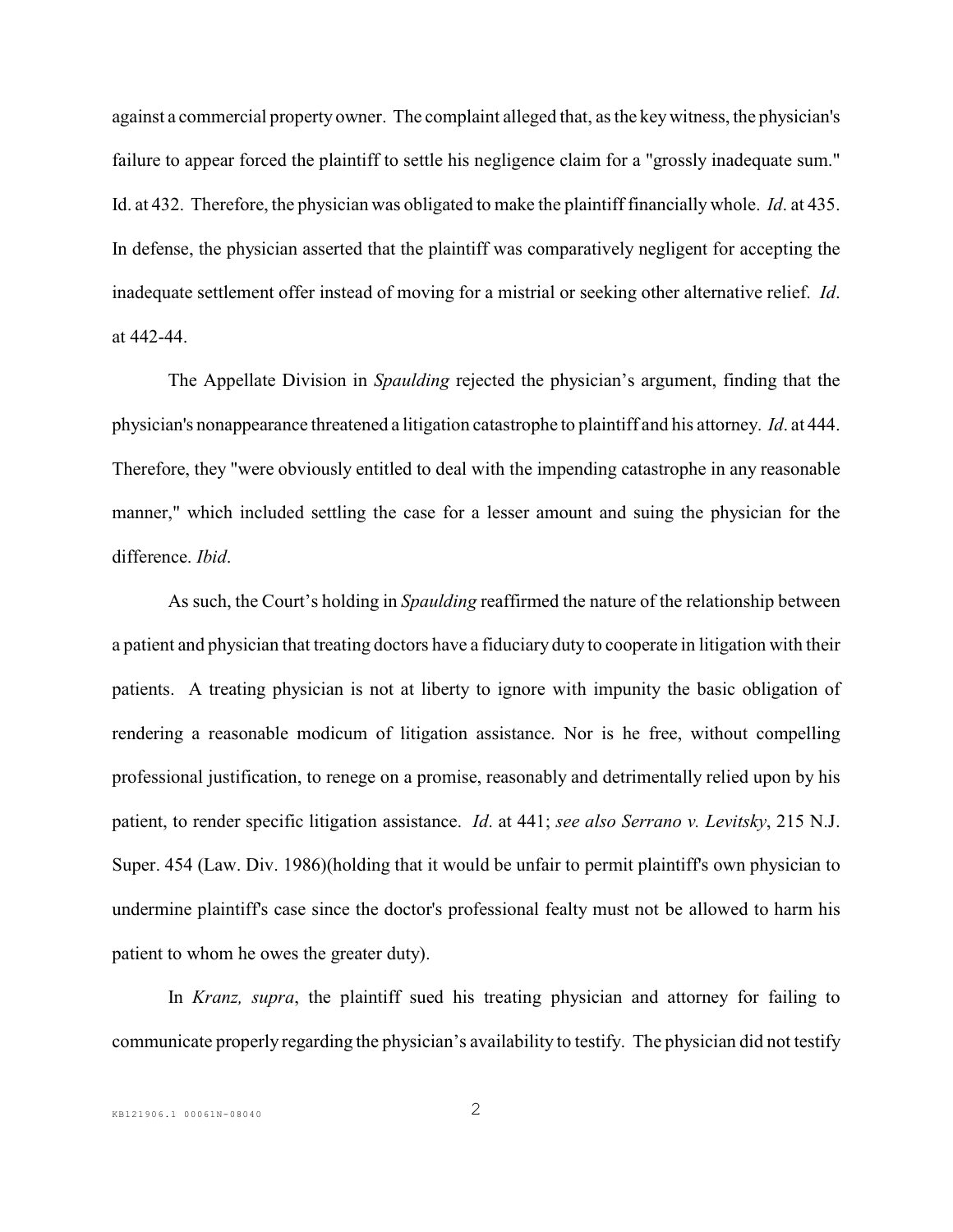and the plaintiff was forced to settle because the physician's testimony was crucial to the case. Ultimately, the court held that a reasonable jury could have found that the physician acted negligently towards his patient where the physician did not testify because he did not properly communicate his availability to the attorney, thereby breaching his duty to the patient. *Id. at 148*.

Similar to the situation presented in *Kranz*, absent your testimony, my client's case would be greatly prejudiced. Your testimony is crucial and my client's case would be completely undermined without your important contribution.

Moreover, the fiduciary duty of a treating physician to a patient includes the physician charging a reasonable fee for his or her services. *R*. 4:10-2(d)(2) states, "[u]nless otherwise ordered by the court, the party taking the deposition shall pay the expert or treating physician a reasonable fee for the appearance, to be determined by the court if the parties and the expert or treating physician cannot agree on the amount therefore." New JerseyCourts have ruled on what constitutes a reasonable expert fee. In *Johnston v. Connaught Laboratories, Inc*., 207 N.J.Super. 360 (L.Div.1985), plaintiff took the deposition of Dr. Pleasure, defendants' expert, a neurologist, and was billed \$750 for the one hour deposition . Plaintiff offered Dr. Pleasure \$200. At a case management conference, plaintiff raised the issue to the presiding Judge that the fee was excessive. The Trial Judge ruled that \$200 was a fair and reasonable amount for the deposition. *Id*. at 362. The court explained that when a party chooses to depose the other party's expert witness "[t]he expert witness unilaterally cannot require payment of more than a reasonable amount. To allow otherwise would permit a situation to occur where the proposed fee is so dear that it would prohibit the taking of a deposition and frustrate the policies underlying pretrial discovery." *Ibid. See also* Perez v. Papandrikos, 2006 WL 3720307 (N.J.Super. Law 2006)(court finds it equitable to set Dr. Fineman's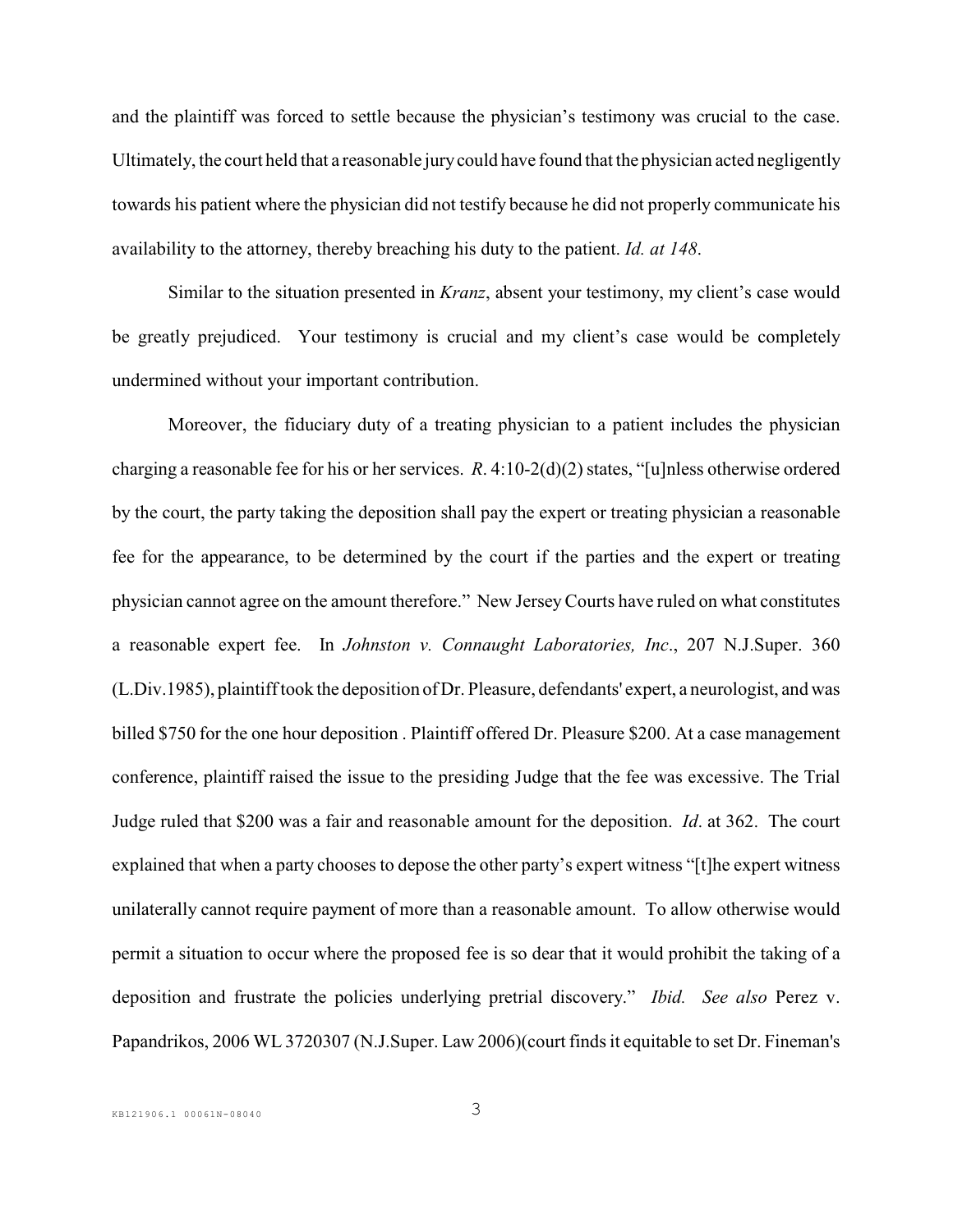deposition testimony rate at \$650 per hour for a neurosurgeon that has been recognized as on of the Best Doctors in the New York Metropolitan area nine times.); *Schroeder v. Boeing Commercial Airplane Co., a div. of Boeing Corp.*, 123 F.R.D. 166 (D.N.J.,1988)(finding that the Magistrate appropriately limited amount aircraft manufacturer could be charged for deposing former flight attendant's medical and economic experts, in view of number of experts claimed by attendant and excessive fees that they wished to charge).

Here, the duty to charge a reasonable amount is even greater than in *Johnston* because the testimony being requested is of plaintiff's own physician. It is axiomatic to state that a physician has a greater duty of care to his own patient than to those opposed to him in litigation. Moreover, similar to the situation in *Johnston*, an excessive amount would effectively undermine, if not eliminate, plaintiff's case and thus, would be highly prejudicial.

In the present matter, it is clear that you have engaged in unlawful actions by failing to cooperate in the litigation which is your fiduciary obligation to the plaintiff Amarildo DeAssis. As shown in the *Spaulding* case, your failure to cooperate in this litigation will result in a future claim against you should this case be jeopardized. As such, you are under an obligation to cooperate and participate in all future treatment of Mr. DeAssis, including any deposition testimony, and a trial.

Accordingly, it is requested that you reconsider your position and permit Mr. DeAssis to have a lien placed on his case for the proceeds of your medical bills to come out of any future settlement in this matter in accordance with the conditions of our January 17, 2007 letter. Otherwise, I will